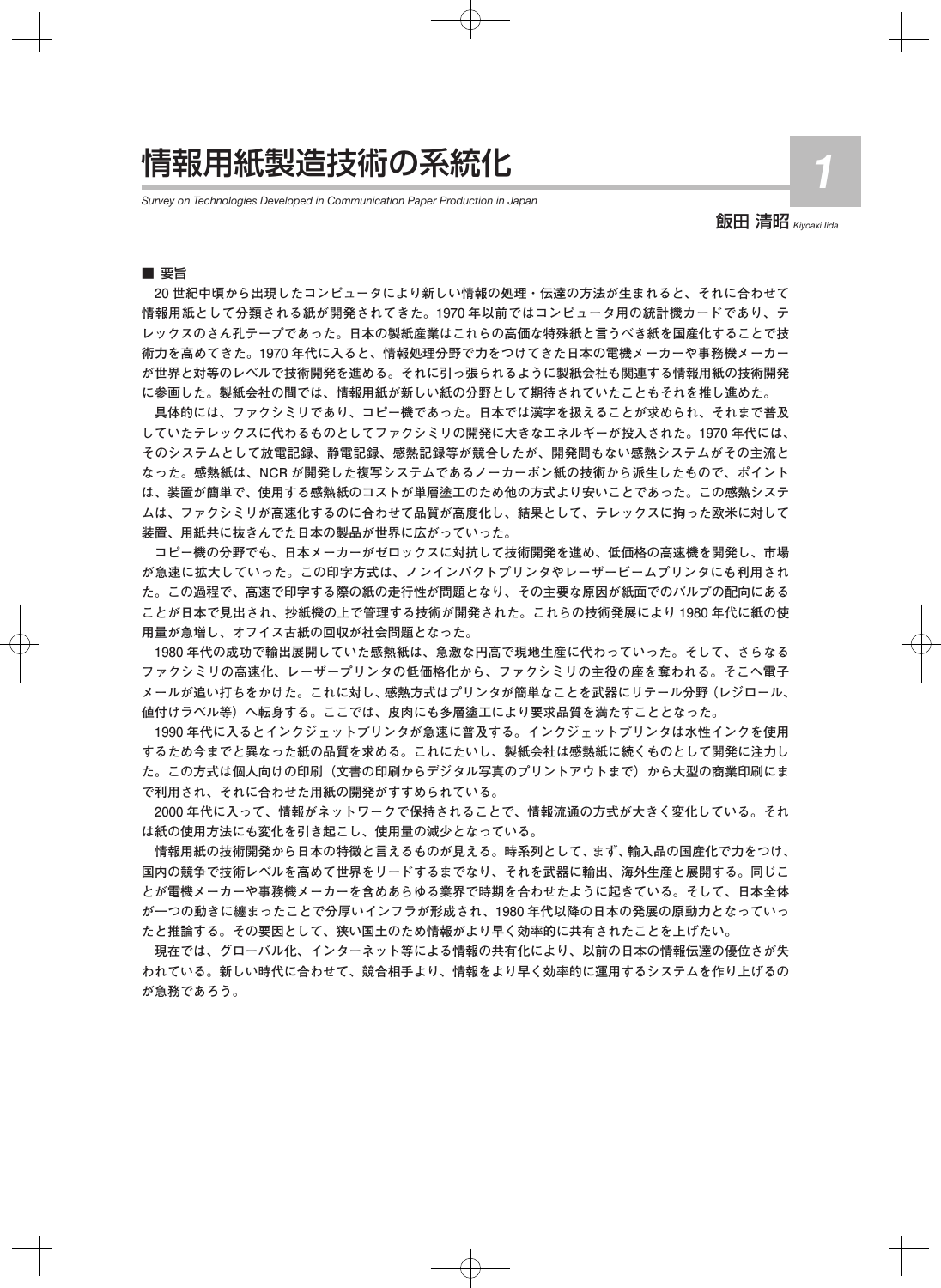## ■ Abstract

The computer, which was invented in the midst of the 20th century, has changed the way of processing and transferring information among people. As new systems have been developed one after another, new types of paper have also been developed alongside these systems, and they have been labeled "communication paper" as a group. In the 1950s and 1960s, the main such product was punched cards and punched tape, which were used to input data. Because they were imported and expensive, Japanese paper companies strived to manufacture them by themselves and were highly successful. This effort greatly improved the capabilities of the paper companies.

In the 1970s, facsimile ("fax") machines and plain paper copiers (PPCs) were targets for product development. As Japanese companies had already acquired a certain level of technological ability, they soon became competitive with world-leading companies. The paper companies were involved in the R&D efforts by supplying paper for their printouts.

The facsimile machine looked very promising, and therefore, many electrical product companies got into the market and competed fiercely with each other with help from the paper companies. Although the telex system was commonly used in other countries, the Japanese preferred facsimiles because their complicated kanji characters were difficult to transfer by telex. Several systems such as electric discharge recording, electrostatic recording, and thermal recording were in rivalry. Thermal recording became dominant in the market because thermal printers were easy to handle and the paper was less expensive than others due to its single-layer coating. The fierce competition continued, which led to the development of advanced and refined products (machines and paper), which were successfully exported worldwide.

Japanese manufacturers worked hard to develop models of PPC machines that were inexpensive and that operated as quickly as those made by their rivals in the world, after the patents held by Xerox expired. The products were welcomed in the market, which expanded very quickly. This type of printing system was also applied to non-impact printers (NIPs) and later to laser beam printers (LBPs). As printing speeds increased, the printers, especially NIPs, required ever higher performance from the paper used with them. The fiber orientation in the sheet was found to be critical in satisfying this requirement, and thus, techniques to control it in the paper machine quickly became common in Japan. Then, the paper machine itself was redesigned, and an on-machine sensor was developed.

In the 1980s, the export business of thermal paper was hurt by the strong yen. Thermal paper makers set up manufacturing units abroad, including in Europe and the U.S. Then, facsimile machines were overtaken by other systems that used plain paper such as LBPs. Further, the increasing use of e-mail diminished even the market itself. Manufacturers of thermal systems, making use of their simplicity, explored new applications in the retail industry such as register rolls and food labels. Ironically, these applications required a multi-layer coating on the sheet.

In the 1990s, the inkjet printer surged into the market, although its development took a fairly long time. Because the ink used in these printers is aqueous, a different kind of quality is necessary for the paper. Paper companies took it to be a successor to thermal paper and have developed various kinds of ink jet paper suitable for documents, digital photos, and large commercial printing runs.

In the 2000s, an evolutionary change is occurring in communication, and more and more information is being stored in the network. This is changing the way paper has been used, and its consumption will undoubtedly decline.

The history of product development in communication paper shows certain characteristics in Japan. First, by substituting imported products with locally made ones, the technological level was improved. Then, fierce competition in Japan led to the products being refined to the highest quality, and they were then successfully exported worldwide. Similar moves occurred in every industry over the same course of time. Because of that spontaneity, a large and efficient nationwide infrastructure was quickly built in Japan, which was a driving force for growth in the 1980s and on. One factor that helped to spur the spontaneous growth was that information was exchanged rapidly and efficiently in Japan, where many people live in a small land area.

As the world becomes more globalized, and information is increasingly stored in the network, the advantage of this quick information exchange in Japan is disappearing. Japan therefore needs to develop a new model that fits the new generation.

## ■ Profile

# 飯田 清昭 *Kiyoaki Iida*

#### **国立科学博物館産業技術史資料情報センター主任調査員**

昭和35年 東京大学工学部応用科学科卒業<br>同 年 十修製紙株式会社入社 同 年 十條製紙株式会社入社<br>昭和40年 トロント大学大学院化 昭和40年 トロント大学大学院化学工学科卒業(修士)<br>平成 2年 十條製紙㈱中央研究所長 ート<br>平成 2年 - 十條製紙㈱中央研究所長<br>平成 5年 - 紙パルプ技術協会 東務 平成 5年 紙パルプ技術協会 専務理事<br>平成15年 - 同 - 退職 平成15年 同 退職 平成 2 年より平成12年まで九州大学非常勤講師 現在、製紙産業技術遺産保存·発信活動にボランティアとし て協力している。 昭和60年 紙パルプ技術協会賞<br>昭和61年 紙パルプ技術協会賞 紙パルプ技術協会賞

#### ■ Contents

| 2. 情報用紙概説 …………………………………………    | $\Delta$ |
|-------------------------------|----------|
| 3. 情報用紙の変遷 ………………………………………    | 6        |
| 4. 紙製造技術概説 ………………………………………13  |          |
| 5.1970 年代までの情報用紙各論 ……………………35 |          |
|                               |          |
| 7. 感熱紙の技術開発 ……………………………………50  |          |
| 8. インクジェット用紙の技術開発 ……………………63  |          |
| 9. 情報用紙の変遷から見える日本の技術開発 ………73  |          |
| 情報用紙製造技術の系統化図 …………………………78    |          |
| 情報用紙の登録候補一覧 …………………………………… 79 |          |
| 謝辞 ………………………………………………………………80 |          |
| 情報用紙技術開発年表 ………………………………………81  |          |
|                               |          |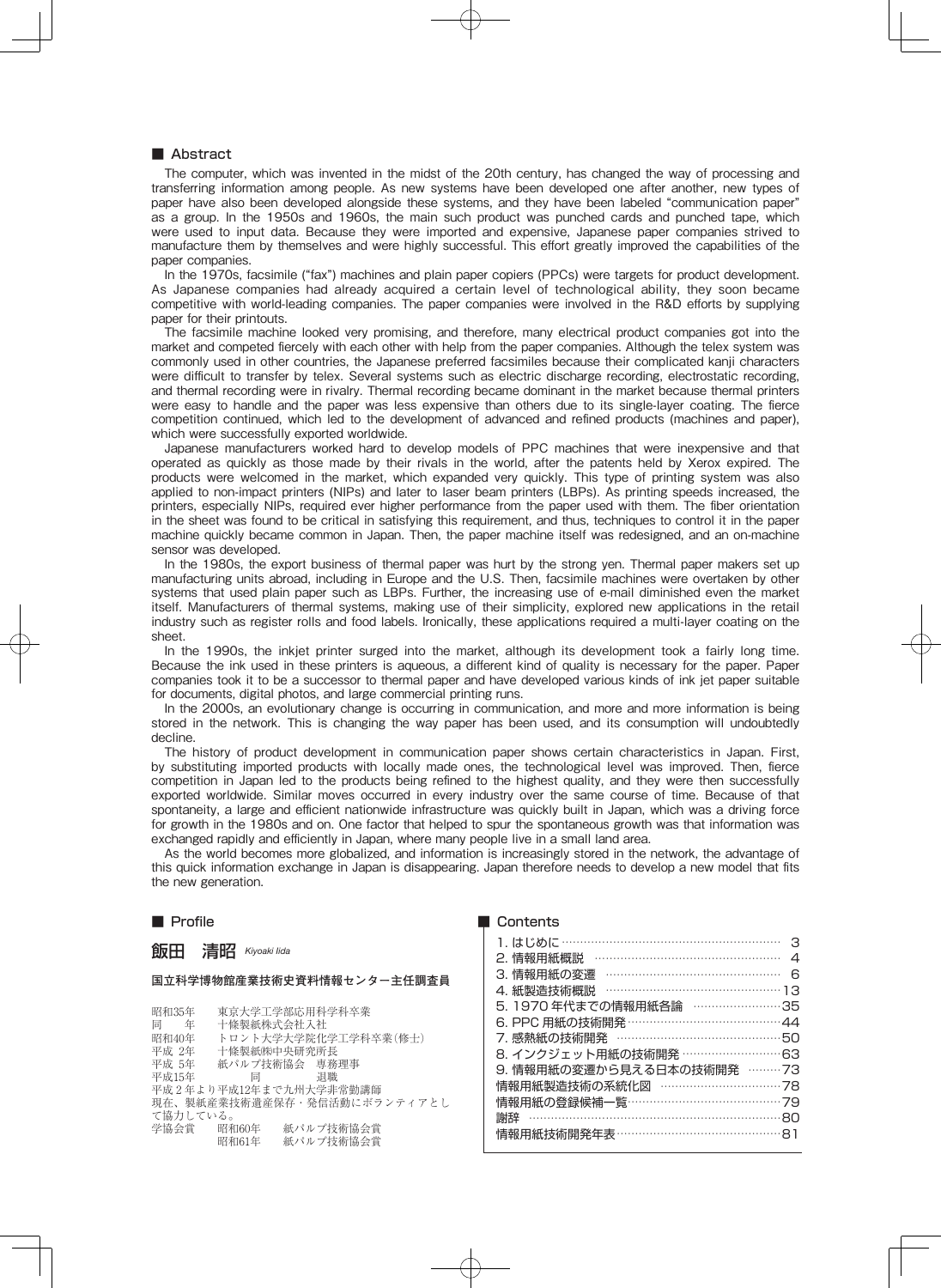# ガス機関技術の系統化調査

*Historical Development of Gas Engine for Industry and Marine Use*

岩渕 文雄 *Fumio Iwafuchi*

**2**

### ■ 要旨

**ガス機関は原動機の仲間であるが、広く世間に知られているガソリン機関、ディーゼル機関、蒸気機関、ガス タービン(ジェットエンジン)などに比べるとややマイナーな存在であったと言えると思う。しかし外燃機関で ある蒸気機関を除くと、内燃機関としては最も古い原動機であり、1820 年ころから実用化が始まり、1910 年代 には世界で最も活躍した原動機であることも一般には知られていない。**

**しかし近年の大気汚染防止や温暖化防止など、地球環境保全が強く叫ばれている中でクリーンなエネルギーで ある天然ガスを燃料とするガス機関は環境に優しい原動機として、再び脚光を浴びている。**

**最初に実用化された原動機は、1712 年にイギリスで発明された蒸気機関で、炭鉱の水を汲み上げるポンプ用 としてこの蒸気機関が重宝され、それまで使われていた馬を炭鉱から追放したとのことである。しかし蒸気を水 で冷やす際にシリンダの壁も一緒に冷やされるため、熱効率は 1%程度であった。1760 年代に産業革命が興る と蒸気機関は多用されたが、このころに登場したジェームス・ワット(英)は効率向上に取り組み、復水器を発 明して効率を 5%にまで向上させた。**

**1792 年にイギリスで石炭ガスの生成法が発明されて、ガス機関が考案された。1823 年に作られたガス機関 は、初期の蒸気機関と同様に爆発真空機関であり、熱効率は約 10%と云われているが、信頼性の面でまだ蒸気 機関を駆逐するまでには至らなかった。**

**1860 年、ルノアール(仏)が発明した複動式・電気点火のガス機関は、無圧縮であったため熱効率は約 4% であったが、非常に滑らかに運転できたので評判が良く、多方面で使用された。**

**1876 年にニコラス・オットー(独)はダイムラーらと、4 サイクル・ガス機関を発明し、実用化した。熱効 率は約 14%に向上してガス機関は確固たる地歩を築き、世界中に普及して行った。**

**こうしてガス機関は全盛期へと向かい、1910 年代には 3000 馬力という巨大ガス機関が生まれたが、第一次 世界大戦の終結(1918 年)とともに、移動動力用として取り扱い易い液体燃料を使うガソリン機関やディーゼ ル機関に原動機としての主要な地位を奪われ、1930 年代にはほとんどその姿を消した。因みにガソリン機関は 1883 年にダイムラーによって実用化され、ディーゼル機関は 1893 年にルドルフ・ディーゼル(独)によって 発明され、1897 年に実用化された。**

**わが国にはガス機関は 1882 年(明治 15 年)に初めて輸入され、吸入ガス発生装置が普及するとまだ電気の ない地方の工場や小型船舶の動力用として広く使用され、太平洋戦争前まで多くの小型ガス発動機やガス機関が 全国で活躍した。**

**ガス機関に復活の兆しが見えたのは、1950 年代に入り中東で大油田が発見され、同時に発生する天然ガスを 有効に活用するため、1960 年代に液体燃料とガス燃料を併用できるデュアルフューエル(DF)機関が開発され てからである。1959 年には LNG 船が試作され、世界各地で天然ガスが利用できるようになると、ガス機関や DF 機関が再び普及し始めた。**

**1986 年に電力に関する規制緩和があり、コスト低減を重視する企業にコージェネレーション(熱電併給)シ ステムのキーハードとして、各種の原動機が採用されたが、ディーゼル機関に比べて熱効率が低いガス機関は、 NOx の規制が厳しい大都市の近辺に限られた。**

**しかし環境保護政策が強化されると、環境に優しいガス機関が注目されるようになり、2000 年ころからエン ジンメーカもこの動きに呼応して、精力的に技術開発を続けた。技術開発の命題は環境保護と経済性の追求であ り、開発の過程で希薄燃焼方式の実用化、マイクロパイロット着火方式の実現、ミラーサイクルの採用、ノッキ ング抑制技術の開発、電子制御技術の応用など数々の新技術を生み出してきた。その成果として、ガス機関の熱 効率や出力はディーゼル機関とほぼ匹敵するまでに向上し、同時に低 NOx 化も達成してコージェネのキーハー ドの主役として成長を遂げてきた。**

**近年では、船舶用機関の分野でも LNG や天然ガスを燃料とするガス機関や DF 機関が開発され、北欧のフェ リーや LNG 船の主機関として採用が増えている。**

**このように社会状況の変化の中で、ガス機関は一度世の中から忘れ去られたが、第 2 次大戦後復活を果たし、 近年は地球環境保護運動の活発化に伴って大きな注目を集めて国内外のメーカ各社はこぞって高性能ガス機関の 開発に注力してきた。本稿は主に 1980 年(昭和 55 年)以降のわが国のエンジンメーカのガス機関関係の開発 技術について、系統化調査を行った結果についてまとめた。**